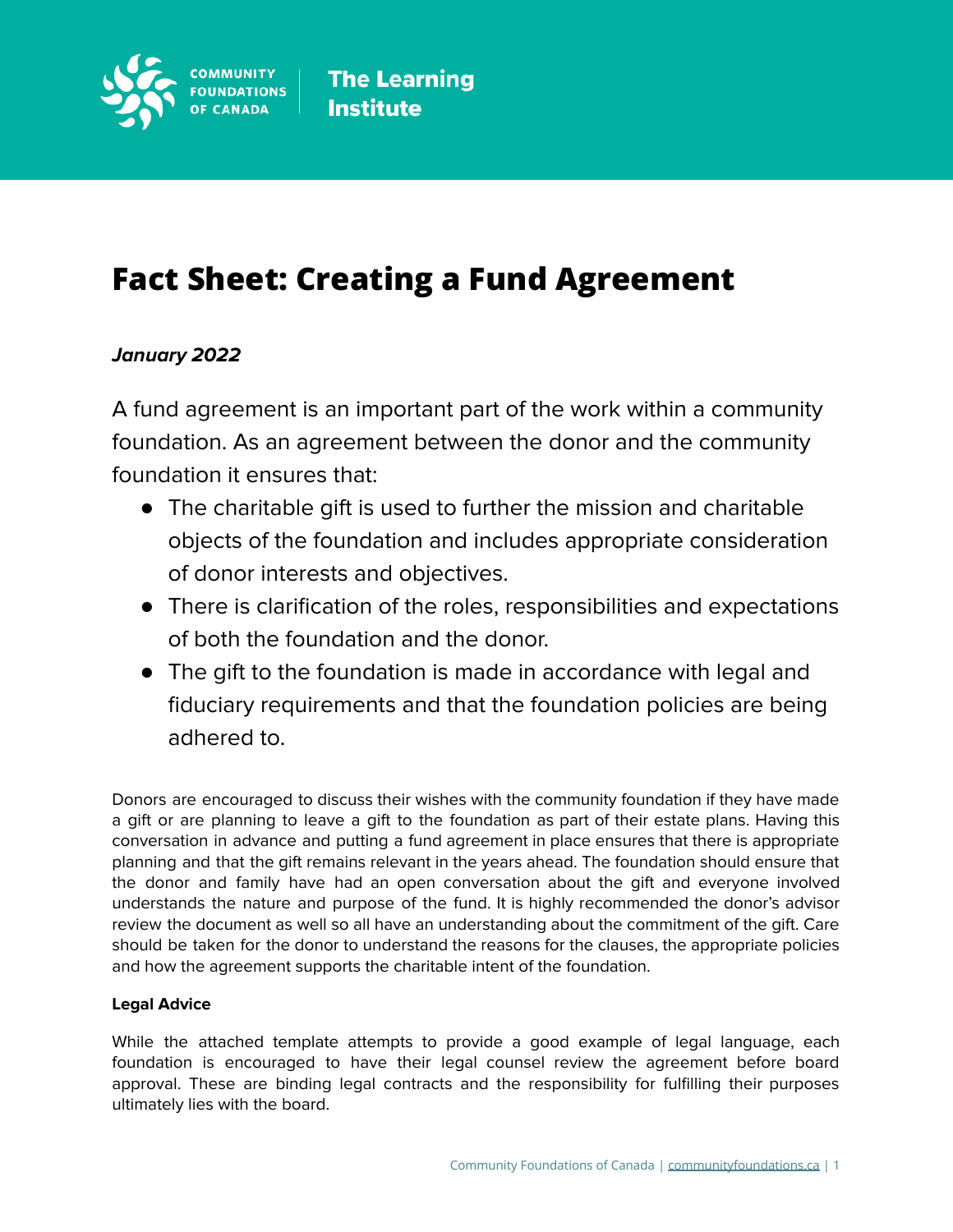

#### **Changes to Agreements**

Changes can be made with or without an amending clause if the gift has not yet been made. Once a gift is made, changes can only be made if there is a right to amend or variance clause in the agreement and within any defined limitations set out in that clause.

#### **Capital and Perpetuity**

Traditionally, the capital of an endowment was held in perpetuity, with only the income earned from the capital available for distribution. The capital was preserved and invested to create a constant stream of cash flow for distributions for an infinite period. Having funds perpetually endowed can create challenges and complexities. The capital can be eroded overtime due to investment losses or simply not generating sufficient income due to inflation and low investment rates. It is recommended for the foundation to have flexibility and to allow for capital to be spent if necessary, both for distributions and to cover the foundation's fees. Many donors have expressed greater interest in the commitment to granting than to the presentation of capital, and some foundations wish to avoid tying their hands with a commitment to perpetual preservation.

The approach taken in this fund agreement states that the distributable amount is to be determined in accordance with the foundation's policies. In addition, it states that distributions can be made from both income and capital. This allows not only for distributions to be made from capital but also gives the foundation flexibility in determining how those distributions will be made in its policies. Some foundations will take the approach that distributions will ordinarily be made from income and, only in extraordinary circumstances, will they be made from capital. Other foundations may take a total return approach where a set percentage of the fund balance is distributed each year, irrespective of whether that amount comes from income or capital.

While this template permits distributions from capital, it includes a clause which says that it is the donor's wish that the fund be managed on a long-term basis. The purpose for this clause is to make it clear to both the foundation and the donor that the intention is that the fund will exist for the long term, even if the fund may not exist indefinitely. This intention is expressed as the donor's wish, which is non-binding but should be considered by the foundation when managing the fund. It is also intended to be a reflection of the donor's wish at the time the fund is established, to avoid the donor later putting pressure on the foundation to spend down the fund.

In addition, it is important that your foundation has a clear definition of what is the capital of the fund and shares that with donors. In this template, "capital" is defined by referring to the definition in the foundation's policies. By referring to the policies, this allows for the foundation to (i) change the definition over time, in case there are any legal developments on what constitutes capital; and (ii) ensure there is consistency amongst its funds. Alternatively, the foundation could define capital in the fund agreement.

Sample definitions of "capital" that can be used in the foundation's policies include: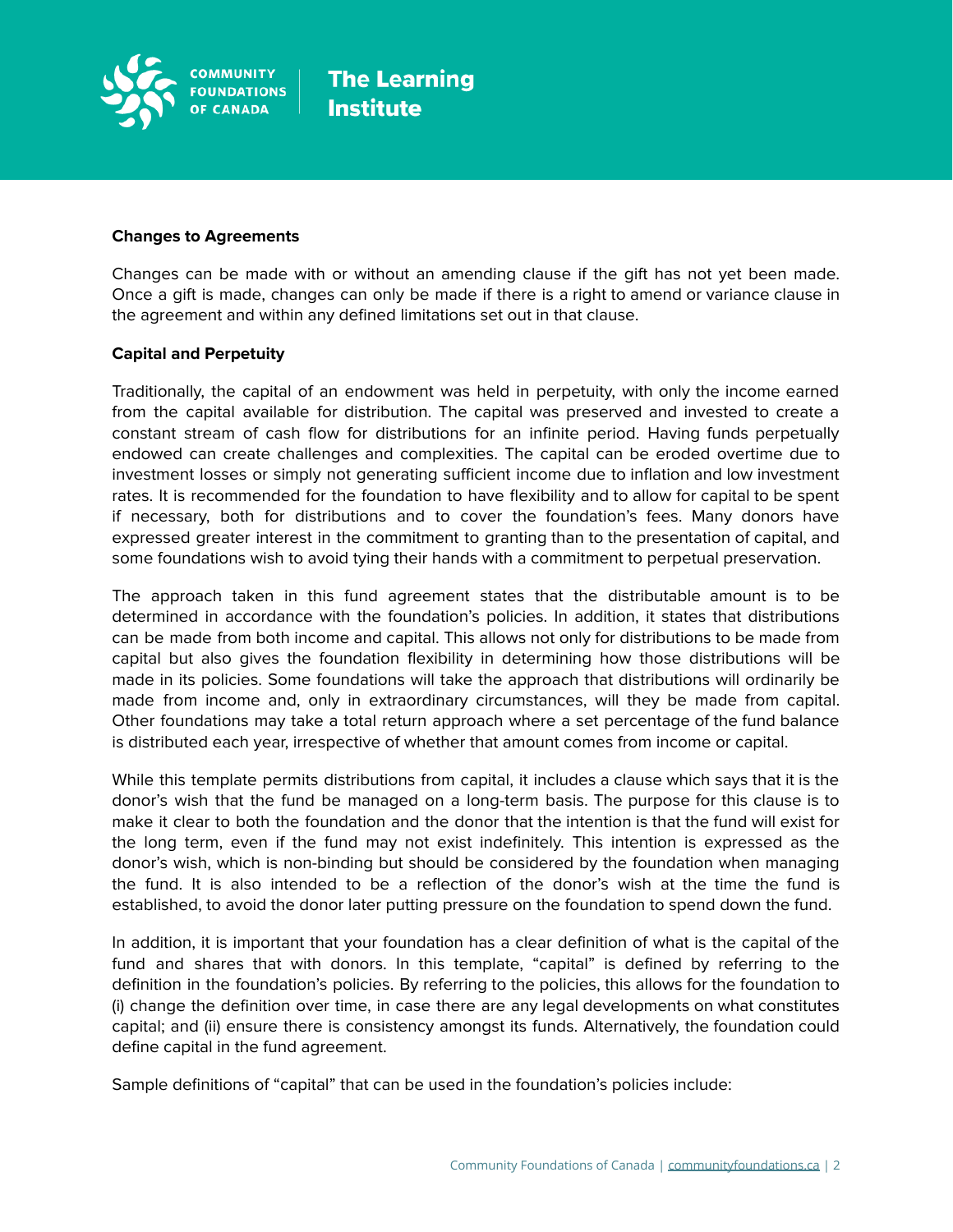

- **Capital is contributions only:** "capital" means all contributions contributed to the fund, but does not include any income earned by the fund, including income that has been earned but not expended.
- **Capital includes unexpended income:** "capital" means all contributions contributed to the fund and includes income that has been earned but not expended.
- **Capital includes growth:** "capital" means all contributions contributed to the fund and the realized and unrealized capital gains therefrom, but does not include any income earned by the fund, including income that has been earned but not expended.
- **Capital includes unexpended income and growth:** "capital" means all contributions contributed to the fund and the realized, unrealized capital gains therefrom, and includes income that has been earned but not expended.

When selecting a definition for capital, the foundation should give consideration to whether "capital" includes realized or unrealized capital gains and capital income.

If a donor or foundation wishes to establish a fund in which the capital cannot be encroached upon, we recommend retaining legal advice.

#### **Disbursement Quota**

The fund agreement includes a clause that says the foundation can make distributions in order to meet its disbursement quota obligations. This clause is included to confirm the foundation always has the flexibility to make disbursements in order to meet the disbursement quota. Note that the distribution clause included in the standard clauses is drafted to permit disbursements to be made from income and capital, which would allow the foundation to make sufficient distributions to meet the disbursement quota. Please see Community Foundations of Canada's Fact Sheet: [Understanding](https://communityfoundations.ca/wp-content/uploads/2021/03/Disbursement-Quota-Fact-Sheet.pdf) the Disbursement Quota for more information on the disbursement quota.

#### **Enurement Clause**

The standard terms include an enurement clause. An enurement clause evidences the parties' intention that the benefits and obligations of the agreement will apply to, in the case of the donor, the donor's heirs and personal representatives, and in the case of all parties, their successors and permitted assigns. In the case of the donor, this allows the donor's personal representative (e.g. attorney under power of attorney or executor) to step in the donor's shoes and exercise any rights set out in the agreement. It also allows for either the donor or the foundation to assign their responsibilities under the agreement to another person, with the permission of the other party (for e.g. the foundation could assign the fund and their responsibilities under the agreement to another foundation with the donor's consent). Further, it confirms that if the foundation were to do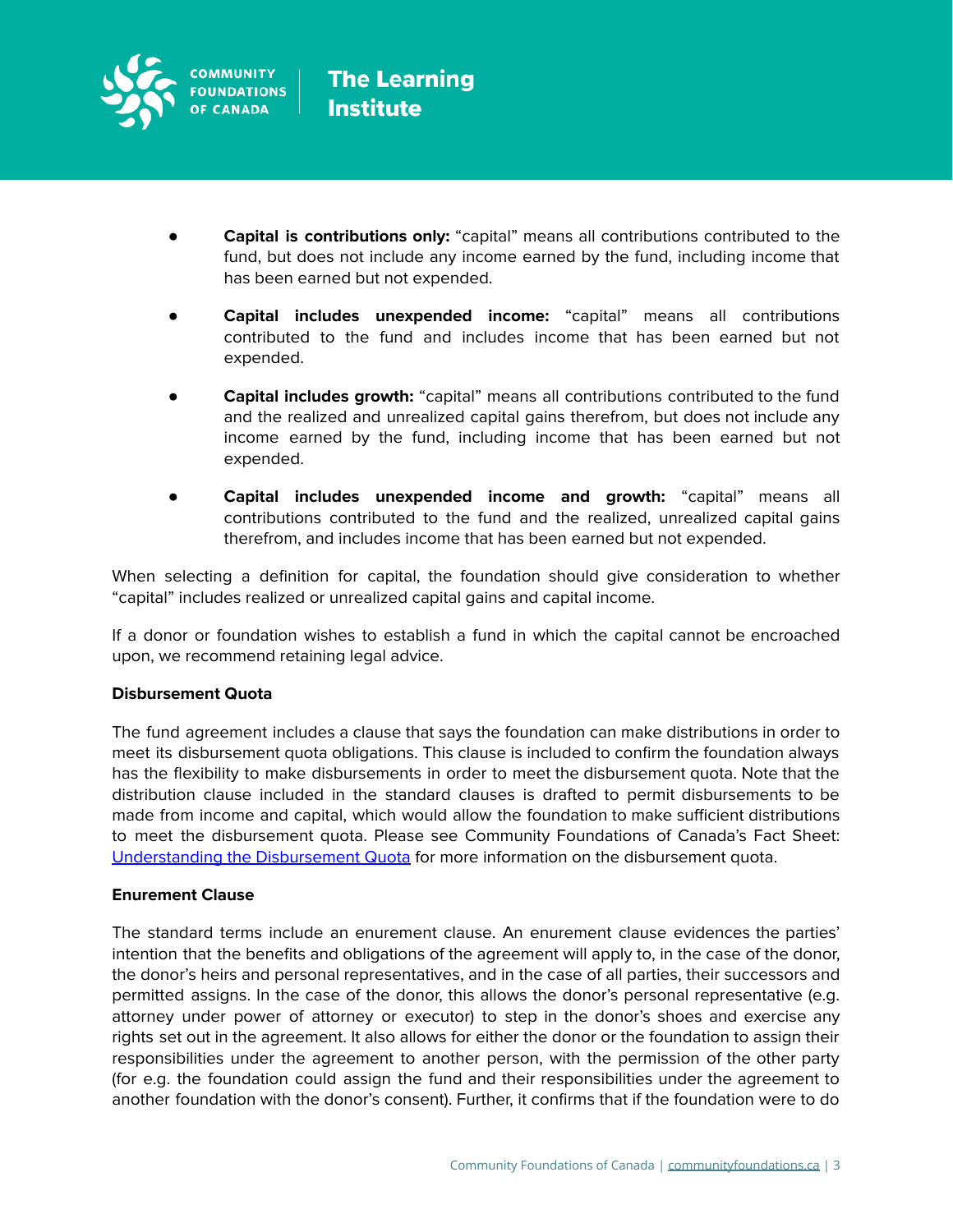

a corporate reorganization, any entity that is the foundation's successor would continue to be bound by the agreement.

#### **Minimum Fund Level**

Most community foundations have a minimum level of a gift in order to establish a fund. This ensures that the fund will be able to generate enough income to disburse a grant of a reasonable amount. If the donor's initial contribution is less than the minimum fund level, it is important to identify the minimum level in the fund agreement and clarify how the fund will be treated until it reaches the minimum and what will happen if it does not reach that level in a predetermined number of years. Once the fund reaches the minimum level it becomes 'active' and distributions can be made from the fund. In the template, before the fund becomes 'active', any earnings can be invested and the foundation can deduct expenses from the earnings or capital.

#### **Fund Types**

Community foundations provide donors with several options as to the type of fund they wish to establish. Determining the type of fund is a discussion between the foundation and donor. There are unique clauses to some funds and they are outlined in the following template. It is recommended that the foundation's lawyer review agreements before board approval. The types of funds include:

- **Endowed Funds:** An endowed fund is typically a fund that is maintained by a foundation on a long term basis. The fund may be restricted (for a specific purpose) or unrestricted purpose (for any purpose permitted by the foundation's charitable purposes).
- **● Flow-Through Fund**: A flow-through fund is a fund that is not intended to be held on a long-term basis. In this case, the fund can be fully distributed by the foundation and may be immediately distributed.
- **Spend Down Fund:** A spend-down fund is similar to a flow-through fund in that it is time limited. It may exist for a certain number of years before it is fully distributed or it may be distributed on a schedule, such as equal installments over a certain number of years.

If the template fund agreement is being used for a flow-through fund or a spend-down fund, the foundation may wish to not include certain of the standard terms or modify those terms, including the "Long-term Fund", "Investments" and "Administrative Expenses" clauses.

The template outlines the following components for a fund agreement:

Establishing the Fund with the Initial Gift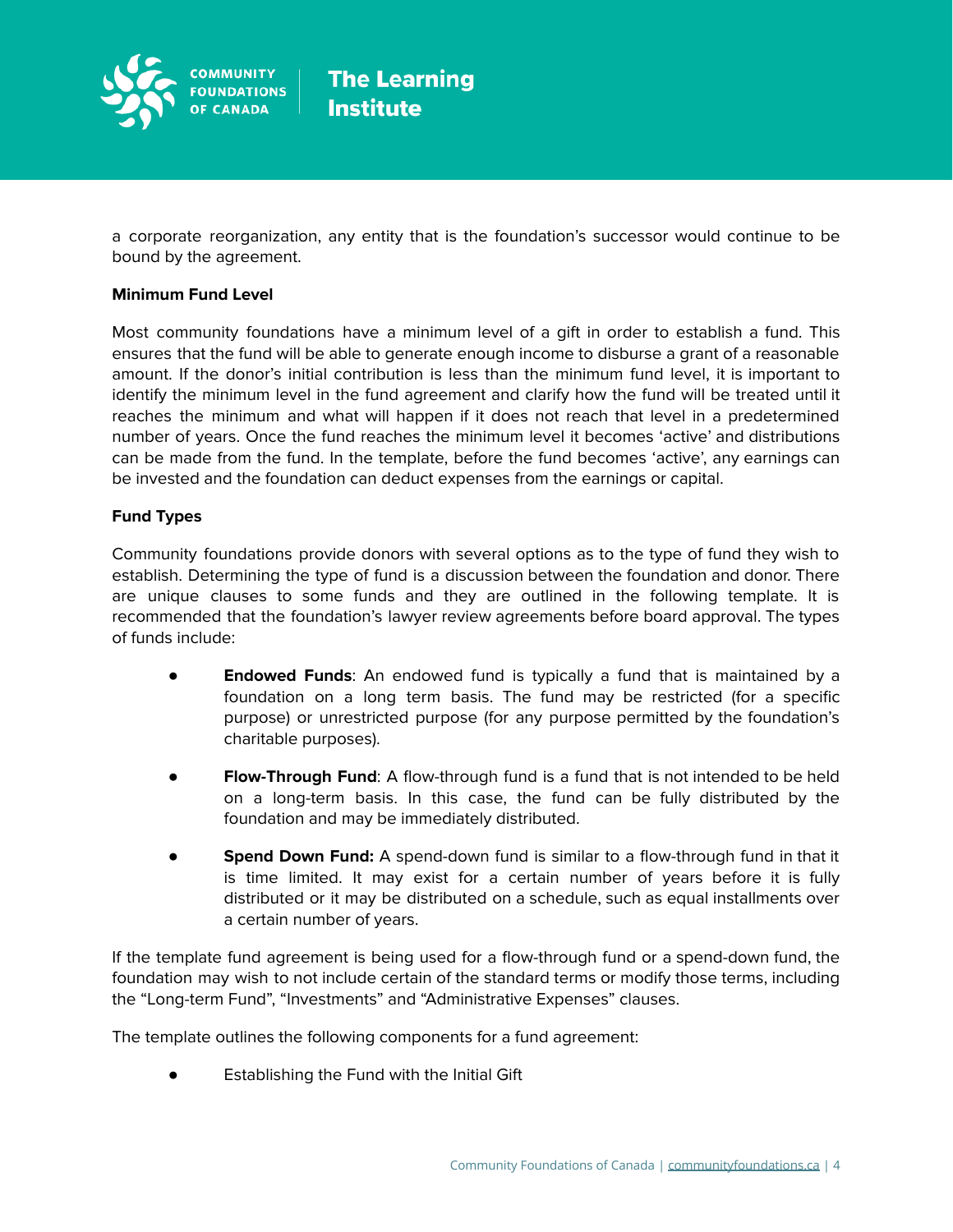

- Acknowledging the Initial Contribution from the Donor
- **Purpose**
- Long-term Fund
- **Capital**
- **Investments**
- Administrative Expenses
- **Distributions**
- Disbursement Quota
- Recognition
- Charitable Receipting
- **Reporting to Donor**
- **Amendment**
- Enurement

Additional optional clauses are provided that address Advisors, Role of Advisors, Grants to Qualified Donees Purpose, Field of Interest Purpose, Student Awards Purpose, Designated Recipient Charities Purpose, and Minimum Fund Level.

#### **Financial Management of Funds**

Where possible the template refers to the financial management policies of the foundation instead of providing the current details of the foundation's policies or practices. The benefit in referring to policies is that it allows for these to change over the years and ensures that the funds will always follow the current policies of the foundation, which can be updated to reflect development in the sector and applicable laws. It is important that the relevant policies be shared with donors at the time the fund agreement is being discussed and that they understand these can change. Policies that should be incorporated by reference into the fund agreement would generally include those pertaining to Financial Management Policies, Donor and Gift Management Policies, and Grant Management Policies. See Community Foundations of Canada's Key Governance and [Administration](https://communityfoundations.ca/wp-content/uploads/2021/08/Key-Governance-and-Administration-Policies_-Template-Guide-for-Canadian-Community-Foundations.pdf) Policies Template Guide.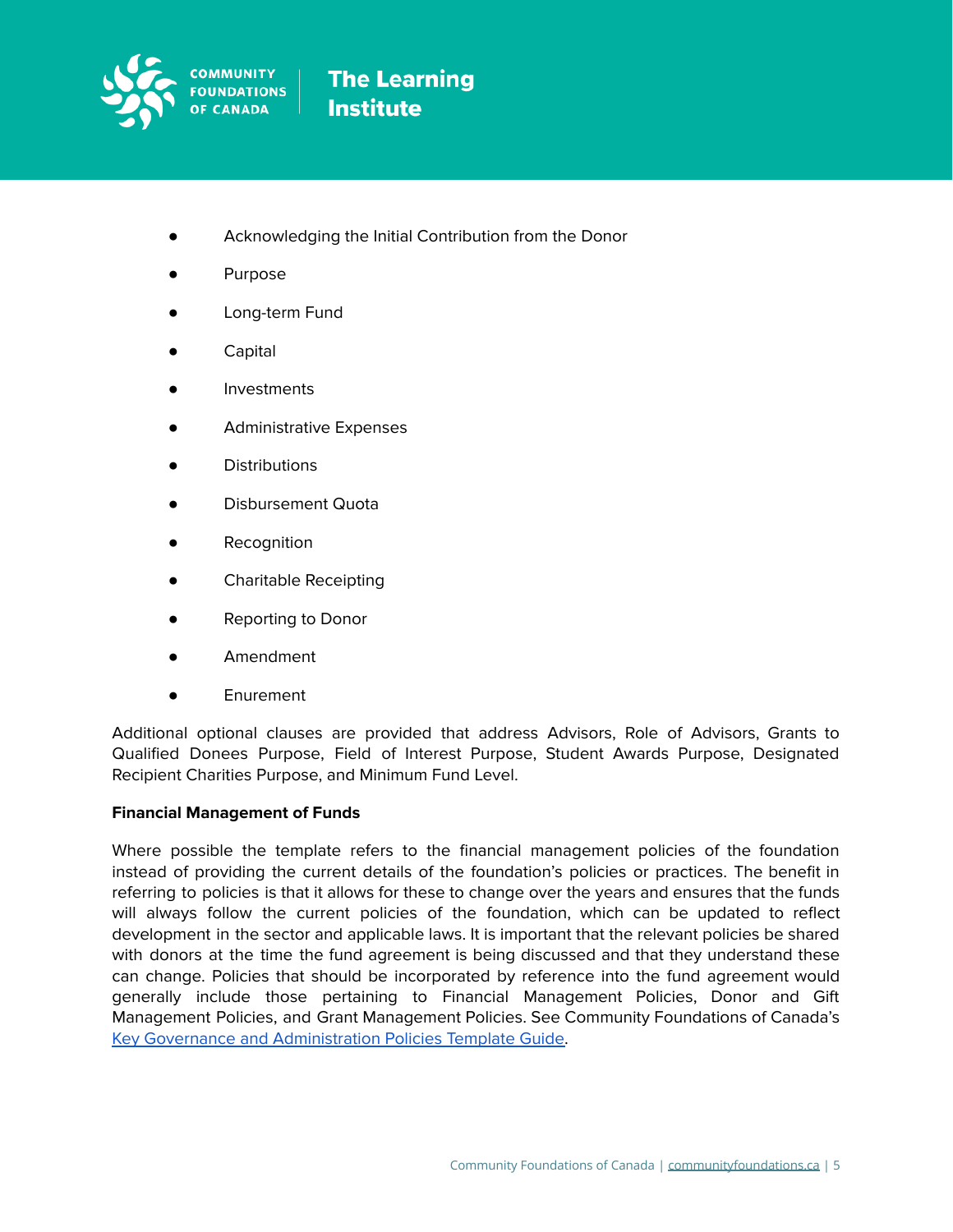

It is also advisable, for greater clarity, to confirm in the fund agreement that the capital may be encroached upon for fees or granting when there are insufficient earnings or when the foundation determines it to be necessary.

#### **Signatures**

Who signs the fund agreement? On the donor's behalf it would be the donor(s). For the foundation, authority to sign on behalf of the foundation is determined in accordance with the foundation's by-laws and policies. If a corporate seal is required (which is relatively uncommon), the by-laws will indicate who can affix the seal.

This template fund agreement does not require the donor and the foundation to sign under seal. Sometimes fund agreements are signed under seal (often these are referred to as "deeds of gift"). If an agreement is signed under seal, it means that the parties intend for the agreement to create immediately binding obligations without any further steps required (i.e. there does not have to be consideration between the two parties for the agreement to be binding). At law, a gift is normally only completed when the gift has been delivered by the donor and accepted by the foundation. Signing an agreement documenting a gift under seal may make the agreement to make a gift binding before the gift has been fully completed (for e.g. pledges for future payments or where the property being gifted is not easily transferable).

Each province has its own rules about whether documents can be signed electronically rather than by 'wet ink' signatures. Generally, documents can be signed using electronic signatures, subject to limited exceptions. In Ontario under the Electronic Commerce Act, a contract will be deemed to be signed under seal if (i) signed with an electronic signature; and (ii) the document and the signature meet the "prescribed seal equivalency requirements" (which do not exist at the time of writing). If you intend to use electronic signatures and want the agreement to be signed under seal, we recommend obtaining legal advice on whether there are any requirements for using a 'wet ink' signature in your jurisdiction.

#### **Records Management**

The foundation should keep both the originally signed document (if signed using "wet ink") and a soft copy of the signed agreement. The soft copy would be a PDF of the scanned originally signed agreement or electronically signed agreement and kept in the foundation's electronic files.

#### **How to Use the Template**

The template fund agreement is made up of the following elements: standard clauses, optional clauses, and execution block. The standard clauses are the recommended clauses that should be included in all fund agreements (though they may be modified as per the notes in the clauses or by the optional clauses). The optional clauses are ones that the foundation may wish to include depending on the circumstances and the foundation's preference. The optional clauses should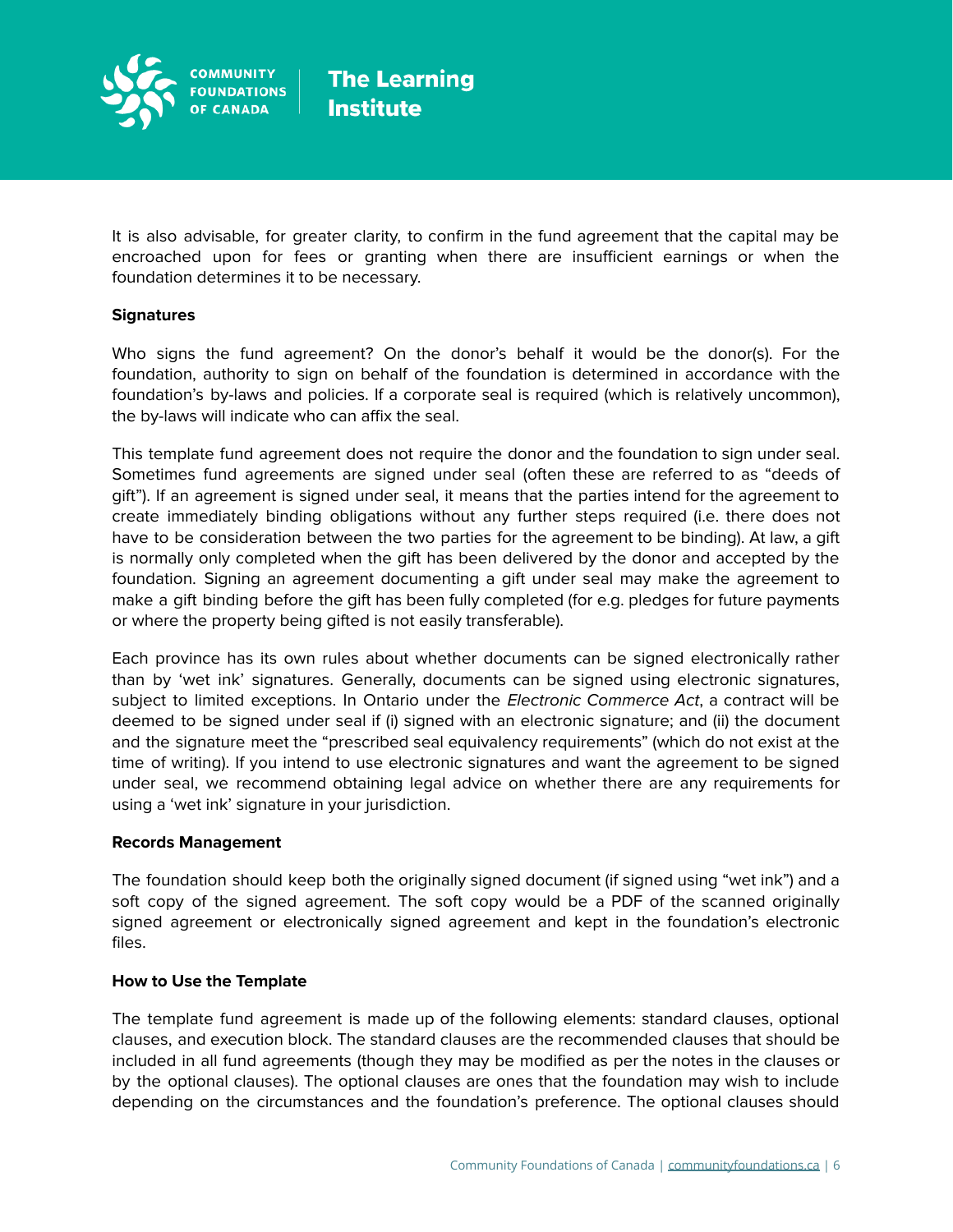

either replace the standard clause they modify or they should be inserted where they logically flow in the agreement. The execution block will always be at the end of the agreement.

The foundation should customize the template fund agreement based on the foundation's customary styles, font, letterhead and form. The headings "standard clauses" and "optional clauses" should be removed. Further, instead of appearing in a chart, the sections are normally set out in sequentially numbered paragraphs in the agreement. While not necessary, the agreement may include headings for each section.

A template is useful for providing the building blocks for developing the foundation's fund agreement. Relying on a template has limitations as they do not contemplate all situations that may arise. If a foundation is working with a donor with a complicated gift, the foundation may need to have a legal review of the agreement in order to ensure the right information is included.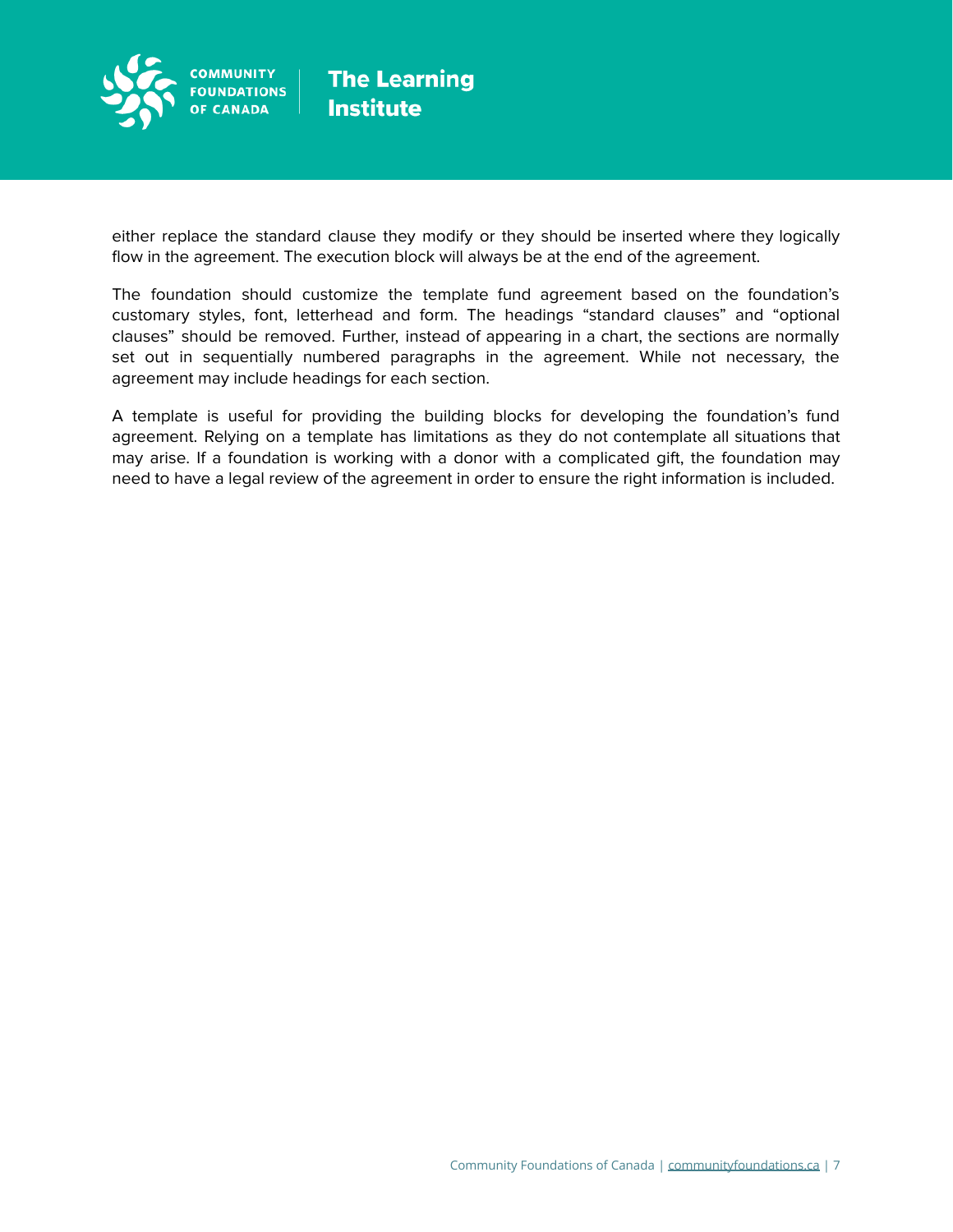## **ABC COMMUNITY FOUNDATION ENDOWED FUND TEMPLATE AGREEMENT**

#### **Standard Clauses**

| <b>Initial Gift</b> | This Fund Agreement (the "Agreement") is dated the [day] day of<br>[month], 20_, between _____ (the "Donor") and _____ (the<br>"Foundation"). The Donor wishes to establish a fund known as the<br>Fund (the "Fund") to be managed by the Foundation in<br>accordance with this Agreement. The Donor intends to contribute<br>$\frac{1}{2}$<br>as the initial contribution to constitute the Fund (the<br>"Initial Contribution").                                                                                                                                                                                                                                                                                                                                                                                                                                                                                                                                                                                                                                                                                                                                          |
|---------------------|-----------------------------------------------------------------------------------------------------------------------------------------------------------------------------------------------------------------------------------------------------------------------------------------------------------------------------------------------------------------------------------------------------------------------------------------------------------------------------------------------------------------------------------------------------------------------------------------------------------------------------------------------------------------------------------------------------------------------------------------------------------------------------------------------------------------------------------------------------------------------------------------------------------------------------------------------------------------------------------------------------------------------------------------------------------------------------------------------------------------------------------------------------------------------------|
| Acknowledgement     | The Foundation acknowledges receipt of the Initial Contribution<br>from the Donor and agrees to hold such sum, together with any<br>additional contributions to the Fund from any person, upon the<br>terms and conditions set out in this Agreement.                                                                                                                                                                                                                                                                                                                                                                                                                                                                                                                                                                                                                                                                                                                                                                                                                                                                                                                       |
| <b>Purpose</b>      | The purpose of the Fund will be to support the charitable purposes<br>and activities of the Foundation in force from time to time and to<br>further charitable purposes and activities carried out by a recipient<br>that may receive support from the Fund [and, in particular, e.g. to<br>support research in the field of cancer] (the "Purpose").<br>[Note 1: This purpose does not limit support provided to other<br>"qualified donees". As of the time of writing, charities cannot make<br>grants to non-qualified donees. However the rules may change and<br>permit such grants in the future. The intention is to have language<br>that is flexible so that if the rules change, the foundation will be<br>able to make grants to non-qualified donees without revising its<br>fund agreements.]<br>[Note 2: This purpose uses the word "support" instead of grant".<br>Support is a broader concept than grants and permits other forms<br>of assistance. For example, it would permit a program-related<br>investment in a non-qualified donee.]<br>[Note 3: Dee Additional Optional Clauses below for examples of<br>other purpose clauses that can be used.] |
| Long-term Fund      | It is the Donor's wish that the Fund be managed by the Foundation<br>on a long-term basis.<br>[Note: In the case of a flow-through or spend down fund, the<br>foundation should remove this clause.]                                                                                                                                                                                                                                                                                                                                                                                                                                                                                                                                                                                                                                                                                                                                                                                                                                                                                                                                                                        |
| <b>Capital</b>      | The "Capital" of the Fund will be determined in accordance with the<br>Foundation's financial management policies and donor and gift<br>management policies in force from time to time and as the same<br>may be amended by the Foundation in its sole discretion (the<br>"Policies").                                                                                                                                                                                                                                                                                                                                                                                                                                                                                                                                                                                                                                                                                                                                                                                                                                                                                      |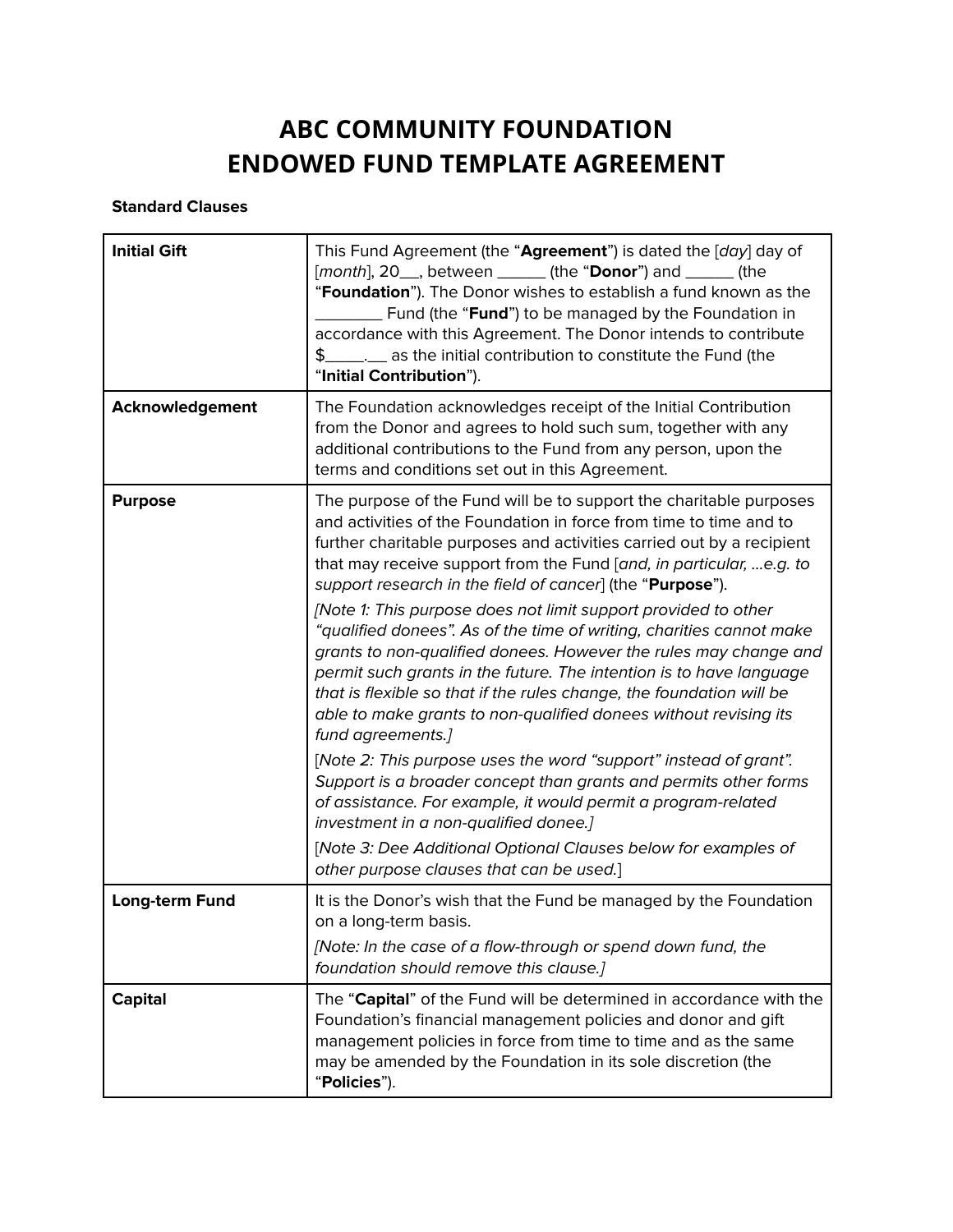

|                                          | [Note: The foundation should adopt policies that define capital and<br>whether it includes income earned but not expended and realized<br>and unrealized capital gains.]                                                                                                                                                                                                       |
|------------------------------------------|--------------------------------------------------------------------------------------------------------------------------------------------------------------------------------------------------------------------------------------------------------------------------------------------------------------------------------------------------------------------------------|
| <b>Investments</b>                       | The Fund will be managed and invested in accordance with the<br>Policies.<br>[Note: In the case of a flow-through or spend down fund, the<br>foundation may wish to remove this clause.]                                                                                                                                                                                       |
| <b>Administrative</b><br><b>Expenses</b> | The Foundation may deduct or pay a proportion of its administrative<br>expenses from the Fund in accordance with the Policies.<br>[Note: In the case of a flow-through or spend down fund, the<br>foundation may wish to replace this clause with one that has a set<br>fee. For example, "The Foundation will charge an administrative fee<br>of ____ per cent of the Fund."] |
| <b>Distributions</b>                     | The Foundation will determine the amount available for distributions<br>annually (the "Annual Distributable Amount") and make<br>distributions from the Annual Distributable Amount according to the<br>Policies. For greater certainty, the Foundation can make<br>distributions from income or Capital or both in accordance with the<br>Policies.                           |
| <b>Disbursement Quota</b>                | Notwithstanding any other provision in this Agreement, the<br>Foundation shall be permitted to make distributions from the Fund<br>as necessary to meet the Foundation's disbursement quota<br>obligations under section 149.1 of the Income Tax Act (Canada), or<br>any other disbursement obligation that may apply to Foundation<br>from time to time.                      |
| Recognition                              | All distributions made from the Fund will be identified as coming<br>from the Fund.                                                                                                                                                                                                                                                                                            |
| <b>Charitable Receipting</b>             | The Foundation will issue official donation receipts for the eligible<br>amount of gifts to the Fund in accordance with the Income Tax Act<br>(Canada) and the Policies.                                                                                                                                                                                                       |
| <b>Reporting to Donor</b>                | The Foundation will provide the Donor [and any other current<br>advisor] with a financial report on the Fund on an annual basis.<br>[Note: Include "and any other current advisor" if there is the option<br>for others to provide advice.]                                                                                                                                    |
| <b>Amendment</b>                         | This Agreement may be amended in the following ways:<br>by mutual written agreement between the Foundation and<br>the Donor; or<br>by the Foundation alone;                                                                                                                                                                                                                    |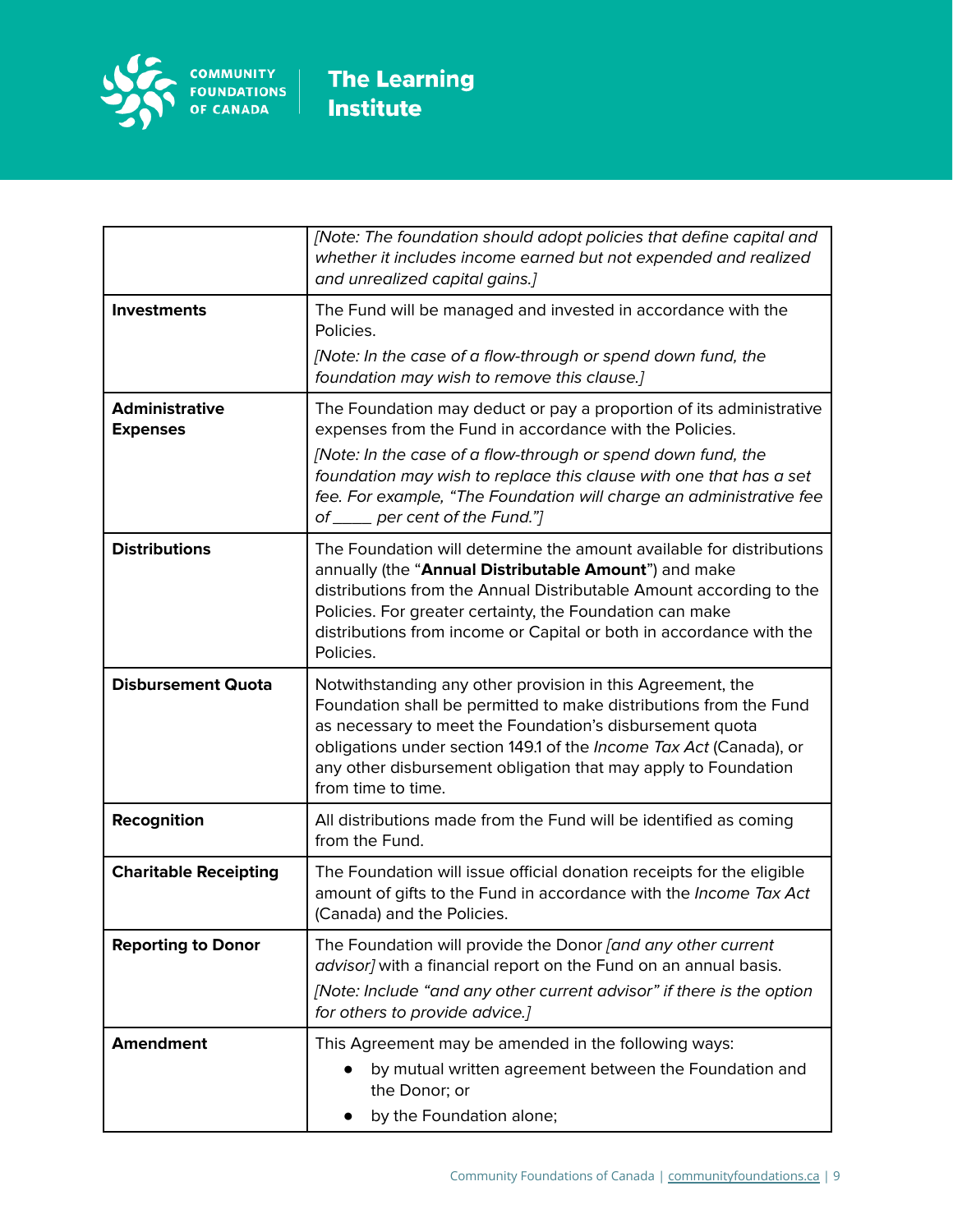

|                  | provided that in no event will any such amendment derogate from<br>the following:                                                                                                                                                                             |
|------------------|---------------------------------------------------------------------------------------------------------------------------------------------------------------------------------------------------------------------------------------------------------------|
|                  | • the Foundation will manage the Fund in accordance with the<br>Policies; and                                                                                                                                                                                 |
|                  | • the Fund will only be used to support charitable purposes<br>and activities of the Foundation.                                                                                                                                                              |
|                  | [Note: The foundation may want to include the following optional<br>clause that restricts the foundation's ability to amend the<br>Agreement to an amendment that is consistent with the Donor's<br>original intention at the time the Fund was established.] |
|                  | It is the Donor's wish that if the Foundation amends this Agreement<br>alone that any amendment will be consistent with the Donor's<br>original intent for establishing the Fund.                                                                             |
| <b>Enurement</b> | This Agreement will enure to the benefit of and be binding on, in<br>the case of the Donor, the Donor's heirs and personal<br>representatives, and, in the case of all parties, their successors and<br>permitted assigns.                                    |

### **Optional Clauses**

| <b>Appointment of Advisor</b>                     | The Donor may provide advice to the Foundation on the<br>distributions from the Fund.                                                                                                                    |
|---------------------------------------------------|----------------------------------------------------------------------------------------------------------------------------------------------------------------------------------------------------------|
| <b>Appointment of</b><br><b>Successor Advisor</b> | Upon the death, resignation, refusal, removal or inability to act of<br>the Donor, the successor advisor will be: ___                                                                                    |
|                                                   | <b>Alternative Clause:</b>                                                                                                                                                                               |
|                                                   | The Donor may appoint, from time to time, in writing a successor<br>advisor, whose appointment will become effective upon the death,<br>resignation, refusal, removal or inability to act of the Donor.  |
| <b>Role of Advisor</b>                            | The Foundation will seek advice from the current advisor with<br>respect to the distributions from the Fund.                                                                                             |
|                                                   | The Donor understands and acknowledges that the Foundation has<br>final authority regarding all such distributions and that distributions<br>can only be made for the Purpose.                           |
|                                                   | In any year when no such advice is received by the Foundation or<br>the advice received is not acceptable to the Foundation, the<br>Foundation will make distributions from the Fund, with consideration |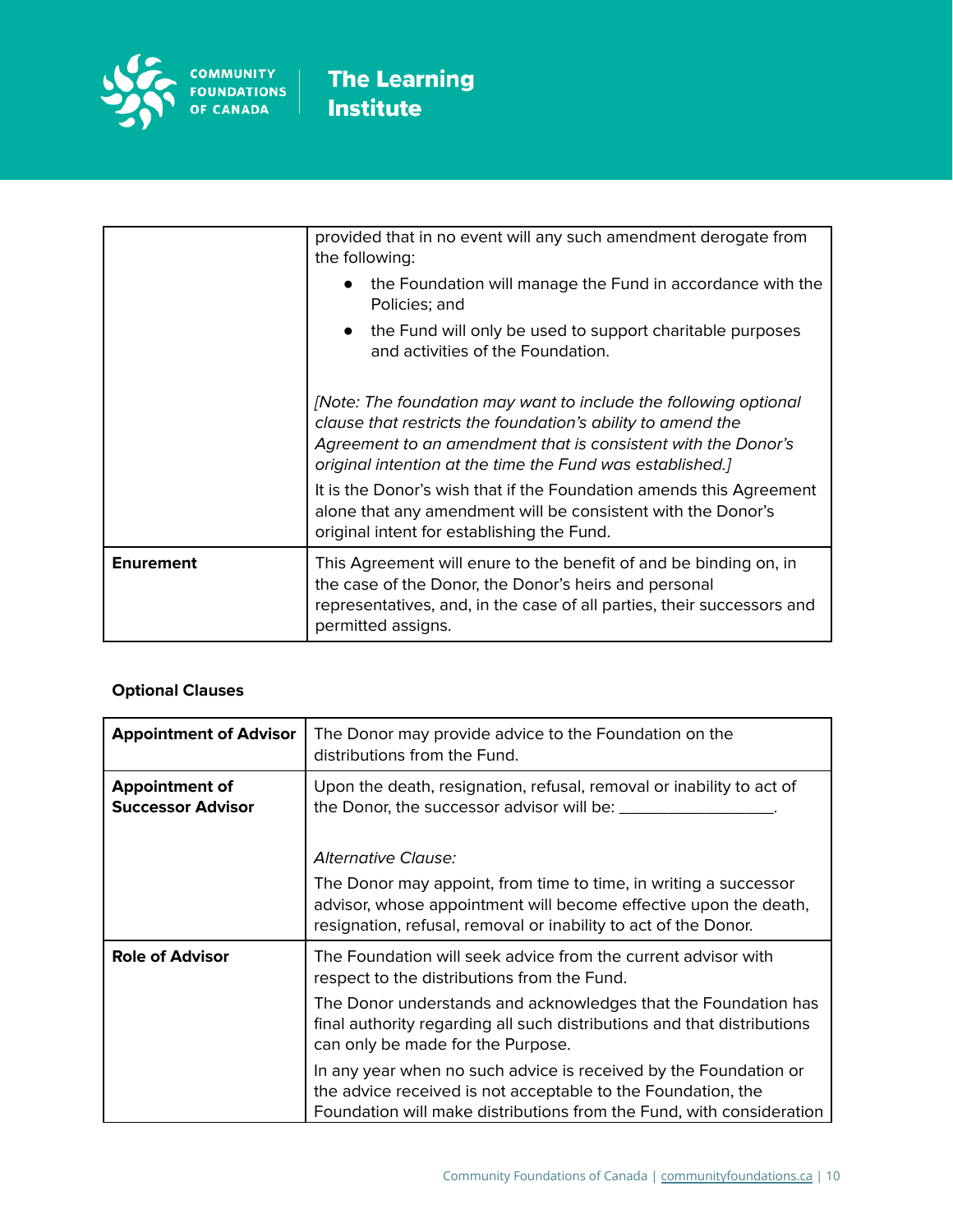

|                                                                    | given to the Purpose and the pattern of giving established in prior<br>years.                                                                                                                                                                                                                                                                                                                                                                                                                                                                                                                                                                                                                                                                                                                                                                          |
|--------------------------------------------------------------------|--------------------------------------------------------------------------------------------------------------------------------------------------------------------------------------------------------------------------------------------------------------------------------------------------------------------------------------------------------------------------------------------------------------------------------------------------------------------------------------------------------------------------------------------------------------------------------------------------------------------------------------------------------------------------------------------------------------------------------------------------------------------------------------------------------------------------------------------------------|
| <b>Purpose:</b><br><b>Qualified Donees</b>                         | [Note 1: This clause would replace the 'Purpose' clause above.]<br>The purpose of the Fund will be to support the charitable purposes<br>and activities of the Foundation in force from time to time and the<br>charitable purposes and activities of "qualified donees" under the<br>Income Tax Act (Canada) that may receive grants from the Fund (the<br>"Purpose").<br>[Note 2: In this clause, the purpose is restricted to making grants to<br>qualified donees.]                                                                                                                                                                                                                                                                                                                                                                                |
| <b>Purpose:</b><br><b>Field of Interest</b>                        | [Note: This clause would replace the 'Purpose' clause above.]<br>The purpose of the Fund will be to support the charitable purposes<br>and activities of the Foundation in force from time to time and the<br>charitable purposes and activities of "qualified donees" under the<br>Income Tax Act (Canada) that may receive grants from the Fund<br>and, in particular, [e.g. to support research in the field of cancer]<br>(the "Purpose").                                                                                                                                                                                                                                                                                                                                                                                                         |
| <b>Purpose:</b><br><b>Student Awards</b>                           | [Note: This clause would replace the 'Purpose' clause above.]<br>The purpose of the Fund will be to support the charitable purposes<br>and activities of the Foundation and the charitable purposes and<br>activities of "qualified donees" under the Income Tax Act (Canada)<br>whose activities are within the purposes of the Foundation and, in<br>particular, to provide a scholarship, bursary or award for [] (the<br>"Purpose").<br>All student award amounts will be paid to qualified donees for the<br>benefit of the award recipient.                                                                                                                                                                                                                                                                                                      |
| <b>Purpose:</b><br><b>Designated Recipient</b><br><b>Charities</b> | [Note: This clause would replace the 'Purpose' clause above.]<br>The purpose of this Fund will be to support the charitable purposes<br>and activities of the Foundation and the charitable purposes and<br>activities of "qualified donees" under the <i>Income Tax Act (Canada)</i><br>whose activities are within the purposes of the Foundation and, in<br>particular, to support the programs and services of XYZ Charity (the<br>"Purpose").<br>[Note If this clause is used for the Purpose, another optional clause<br>the foundation may want to include is:]<br>The Donor recognizes that a particular purpose or pattern of grants<br>may not be achievable in the future, particularly if XYZ Charity<br>ceases to exist, winds down its operations or ceases to be a<br>registered charity. Should this be the case, the Foundation shall |